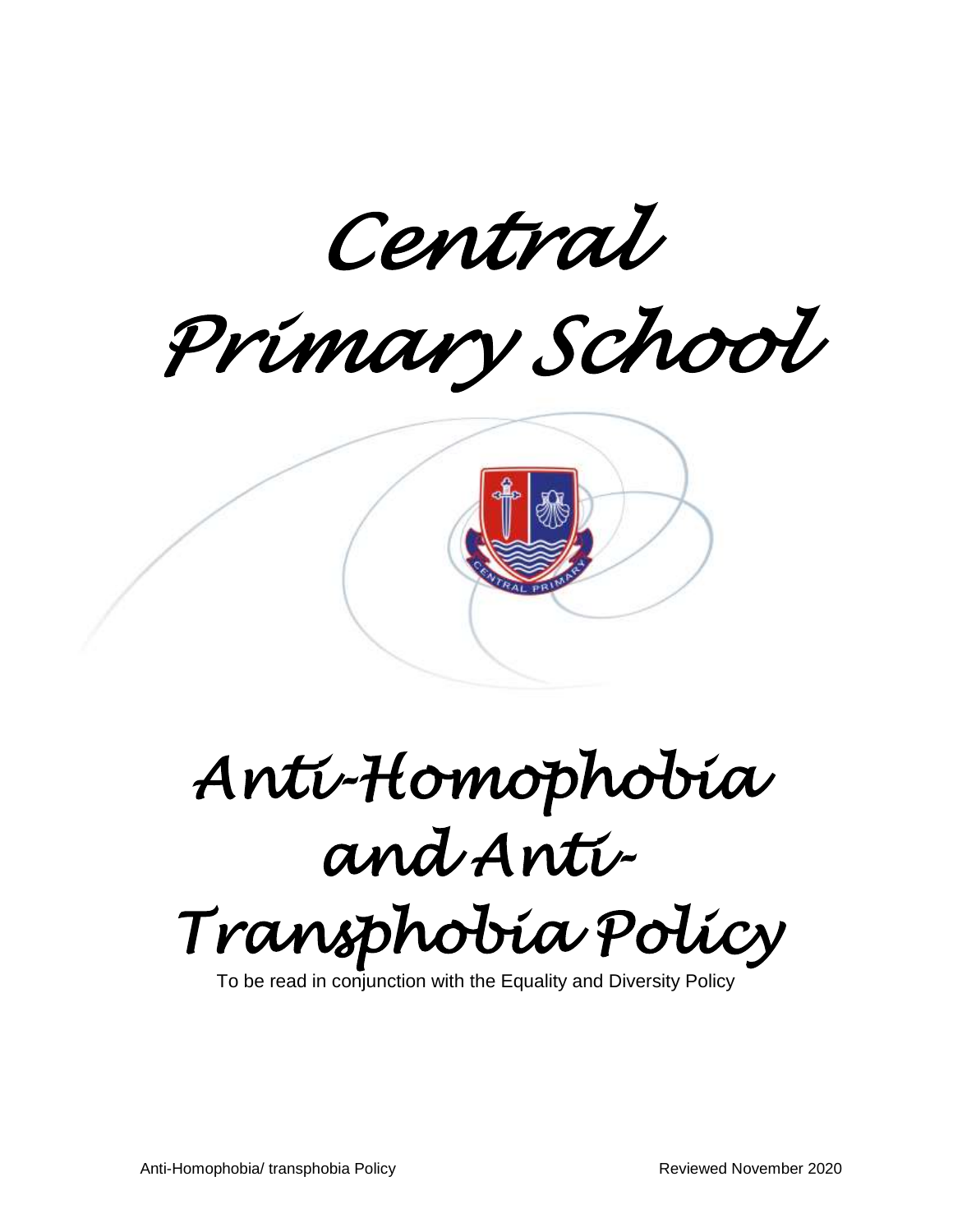# **Our motto: Children are Central**

## **Introduction**

We are committed to giving all our staff and children every opportunity to achieve the highest of standards. We do this by taking account of people's varied experiences and needs. We offer a broad and balanced curriculum, and have high expectations of all children. This policy is intended to help to ensure that this school promotes the individuality of all children, and adults, irrespective of ethnicity, religion, attainment, age, disability, gender, sexuality or background.

# **Legal framework**

The school welcomes our duties under the Equality Act 2010 to eliminate discrimination, advance equality of opportunity and foster good relations in relation to disability, ethnicity, sex (gender), religion/belief, sexual orientation, gender identity (and in relation to staff and parents: age, marriage/civil partnership and pregnancy/maternity).

These duties and intentions reflect international human rights standards as expressed in the UN Convention on the Rights of the Child, the UN Convention on the Rights of People with Disabilities, and the Human Rights Act 1998.

The duties to promote equality in relation to sexuality and gender identity are relatively new to many in our community. This policy is provided to support the school community in moving forward to fulfil these duties.

# **Guiding principles**

In fulfilling the legal obligations, we are guided by the following principles:

## Principle 1: All learners and other members of the school community are of equal value.

All members of our community have the right to feel safe and valued. It should be understood that there are lesbian, gay and bisexual people and those who experience gender dysphoria in every community including, every cultural and religious group. The leadership of all faith communities in Britain confirm that they do not condone or encourage homophobia, biphobia or transphobia.

#### Principle 2: We recognise and respect difference.

We must take account of differences and provide a welcoming and inclusive community for all, including in relation to sexual orientation and gender identity. Lesbian, gay, bisexual and transgender people are welcome as employees, governors, parents/ carers, visitors and pupils in our school community.

#### Principle 3: We foster positive attitudes and relationships, and a shared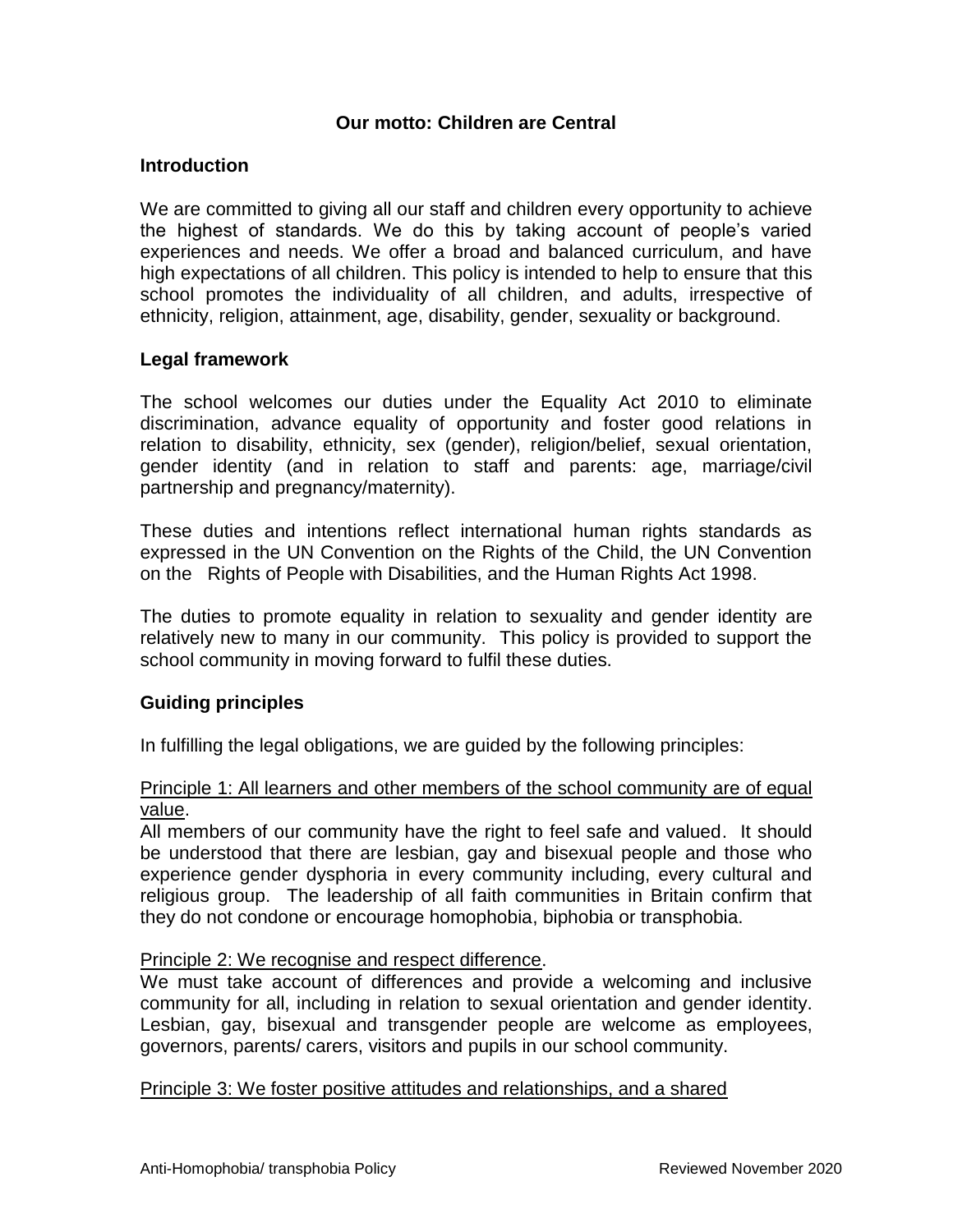## sense of cohesion and belonging.

We intend that our policies, procedures and activities should promote:

- positive attitudes towards diversity including with regard to sexual orientation and gender identity
- positive interaction and good relations between different groups and individuals in an absence of prejudice-related bullying and incidents, including specifically homophobia, biphobia, transphobia and the stereotyping of gender behaviours.

## Principle 4: We aim to reduce and remove inequalities and barriers that already exist

We will challenge all instances of homophobic, biphobic and transphobic bullying or derogatory language and work towards removing any inequalities and barriers that may exist in relation to sexual orientation and gender identity. The senior leadership and governing body will monitor progress towards equality in relation to sexuality and gender identity. No-one within our community has the right to discriminate against any other member of the school community.

# **Roles and Responsibilities**

All members of staff are expected to:

- promote a fully inclusive ethos within the entire school environment (such as: classroom, curriculum and playground) in which different families are represented
- use inclusive language free of binary gender stereotypes and challenge stereotypical language around the school
- teach pupils that it is unacceptable to be hurtful or negative about any aspects of sexuality and gender
- deal with any prejudice-related incidents that may occur
- teach and support pupils to respect and understand diversity

The governing body is responsible for ensuring that the school complies with legislation, and that this policy and its related procedures and action plans are implemented.

The General Purposes and Finance Committees of the governing body have a watching brief regarding the implementation of this policy in relation to staffing, employment and recruitment practices, well-being and whistle blowing.

The General Purposes and Finance Committees of the governing body have a watching brief regarding the implementation of this policy in relation to the school site, visitors, and the learning environment.

The Curriculum Committee of the governing body has a watching brief regarding the implementation of this policy in relation to the curriculum, the barriers to learning for vulnerable groups and any incident trends.